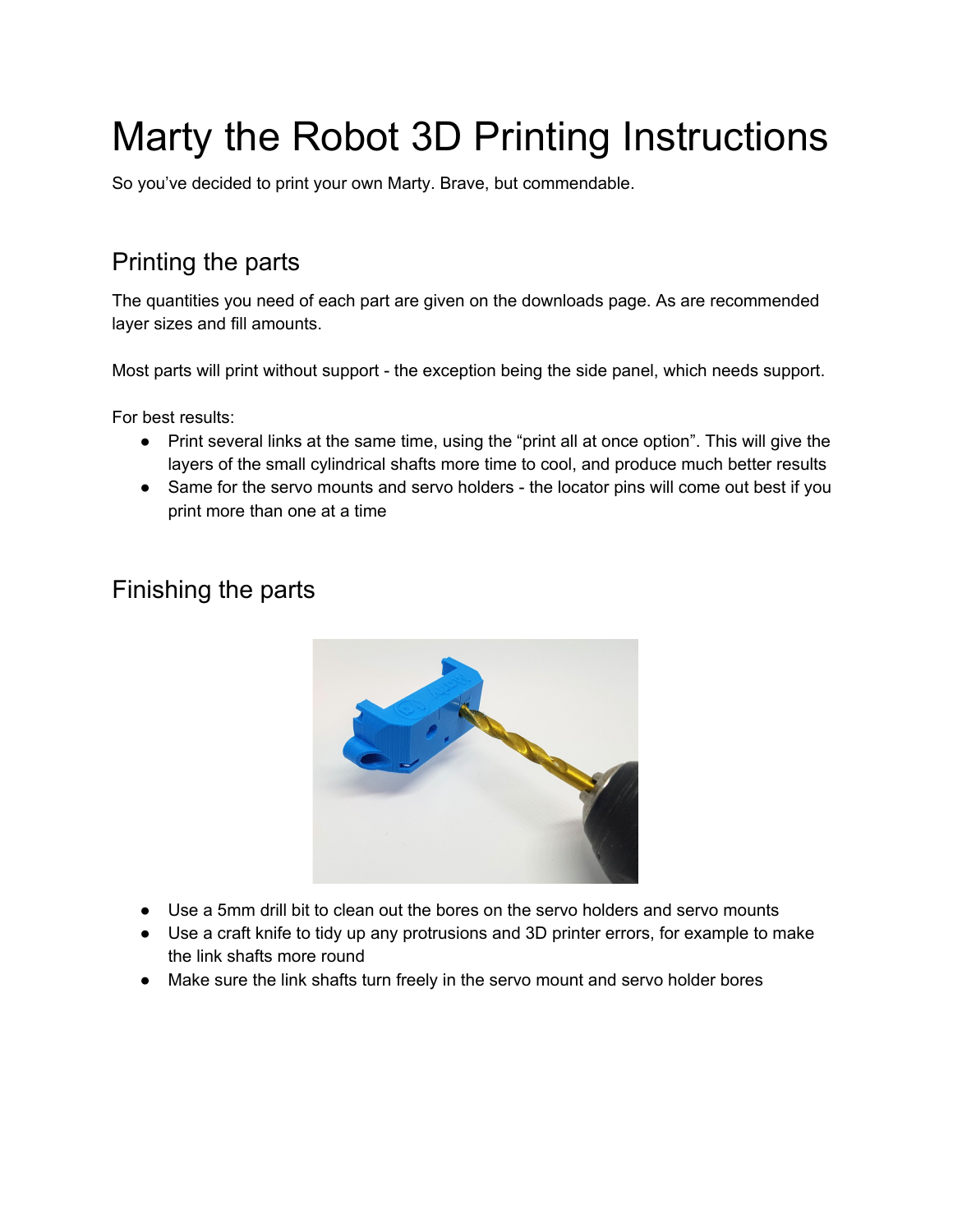## Assembly

The build of 3D printed Marty is very similar to the normal build detailed here: <https://robotical.io/learn/article/Marty%20Build%20Guide/Introduction/>

However, there are a couple of differences.

### **Thrust Washer**

One of the main ones is in the knee, where there is an additional thrust washer component



The thrust washer is placed in the middle of the knee assembly, as shown in the above photo

The thrust washer STL file has three different thicknesses of part. Use the one that fits best with your printed parts. You're looking for a nice smooth rotation without much friction.

#### **Servo Alignment**

When installing servos, ensure the horns are installed with the neutral position as close to Marty's standing position as possible. If you're using a servo set we've provided, the leg motors should be pre-calibrated. If not, use a servo tester to get the servo to the neutral position before installing the servo horn

#### **Servo links**

Two types of servo links are provided - ones for use with our custom servo horn, and ones for use with generic servo horns. Use the type you need.

## **Foot springs**

Since we use custom made springs in production Marty, we modified the 3D printable design to use standard extension springs instead.